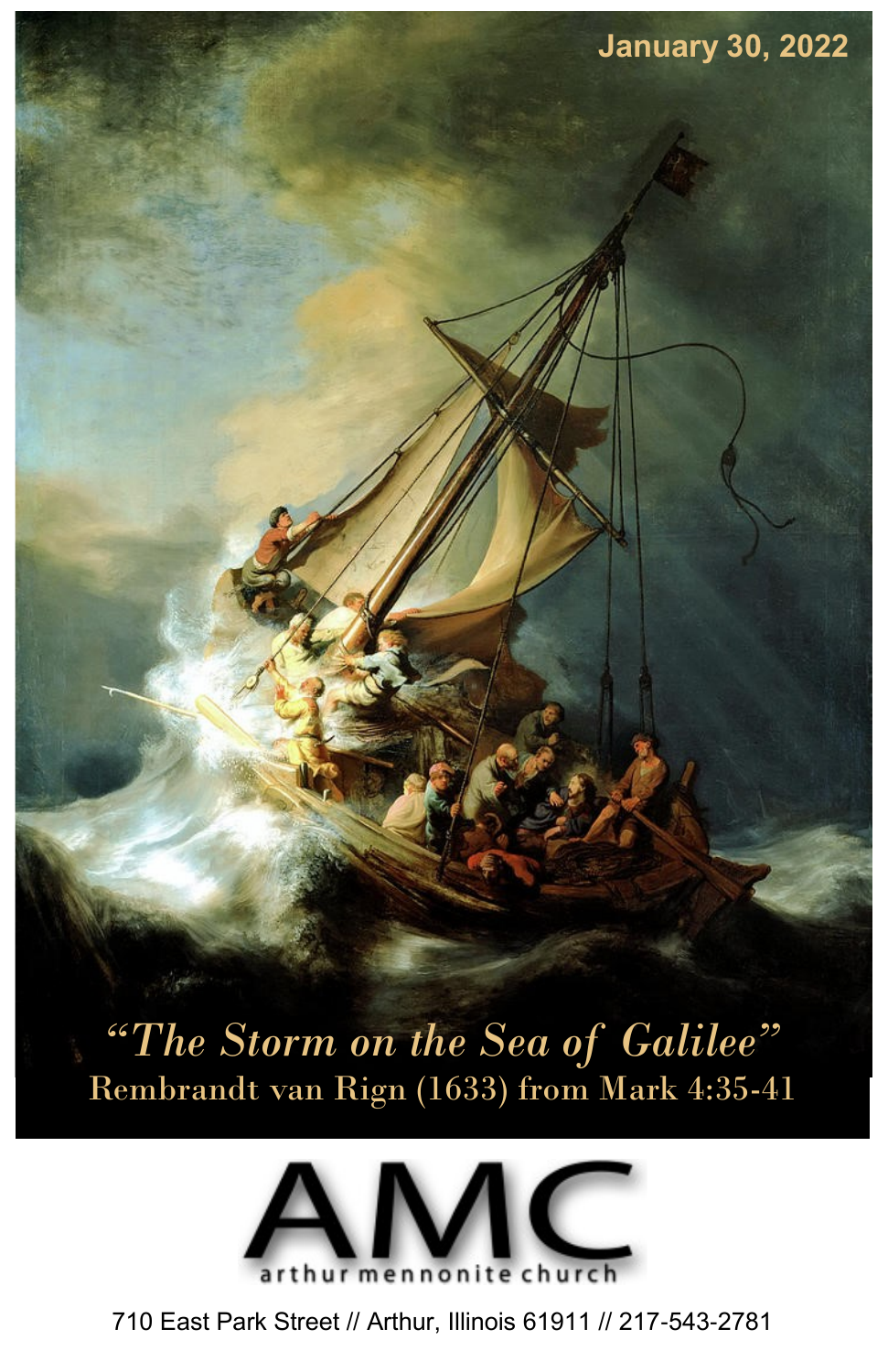# **Welcome!**

## **First-time Guests**

- We are glad you are here!
- Need more info about AMC? Please speak with a member of the AMC ministry team
- Nursery is available for children ages 5 and under.
- Buddy bags for older children are available in the foyer.
- Large print hymnals are available.

## **WORSHIP 10:30 A.M.**

Worship singing begins at 10:25 a.m.

## **CHRISTIAN EDU 9:30 A.M.**

#### **ADULTS**

God's Justice Fellowship Hall

#### **HIGH SCHOOL YOUTH (GRADES 9-12)**

Explore the Bible: Job, Ecclesiastes Youth House

#### **JR HIGH YOUTH (GRADES 6-8)**

Talking With God Youth House

#### **PRIMARY KIDS (AGE 2—GRADE 5)**

*Gospel Light* West Basement

### LAST SUNDAY

### **Attendance**

| <b>Worship Celebration</b> | 96 |
|----------------------------|----|
| <b>Christian Education</b> | 22 |

#### **Offering**

| Total Offering Jan 23<br>*General Fund - \$3,506<br>*Building Fund - \$150 | \$3,656 |
|----------------------------------------------------------------------------|---------|
| 2022 Weekly Goal                                                           | \$4,719 |

Tithes & Offerings can be placed in the boxes at the back of the Sanctuary or online through the church app/website.



evana network

### **AMC's New Vision**

By 2027, Arthur Mennonite Church will become a community of children and adults who build deeper relationships with each other. We will guide our children to learn God's Word and know Jesus personally. Opportunities for the spiritual growth of all ages will be provided as we boldly share God's love to the world.

## **CONNECT**



arthurmennonite.org

**You Tube** 

arthurmennonite@gmail.com Services are streamed on Facebook Live each Sunday morning at 10:25.

#### **ADMINISTRATIVE ASSISTANT**

Erica Schrock

#### **MINISTERS**

All of Jesus' Followers here at AMC

#### **MINISTRY TEAM**

Glen Rhodes (Team Leader) *Discipling & Worship*  Jeff Marner: *Administration & Youth* Nancy Kuhns: *Community Life* Emily Kauffman: *Outreach*

#### **REMINDERS**

#### **Nursery**

**Today:** Kendra & Zeb H. **Next Sunday:** Brittnay & Michael Y.

#### **Fellowship Meal For February 6**

Gary & Dorothy K., Virgil & Sondra G., Jackie C & Harold Y., Kim K.

#### **Fellowship Groups (Organizers for February)**

**Pathfinders:** Valentines Dinner **Legacy:** Winnie C. **Homebuilders:** Larry & Pat Y. (Florida) **Care 'n Share: February - April** Carol Y., Delilah E., Sarah S., Lela R., Phyllis K.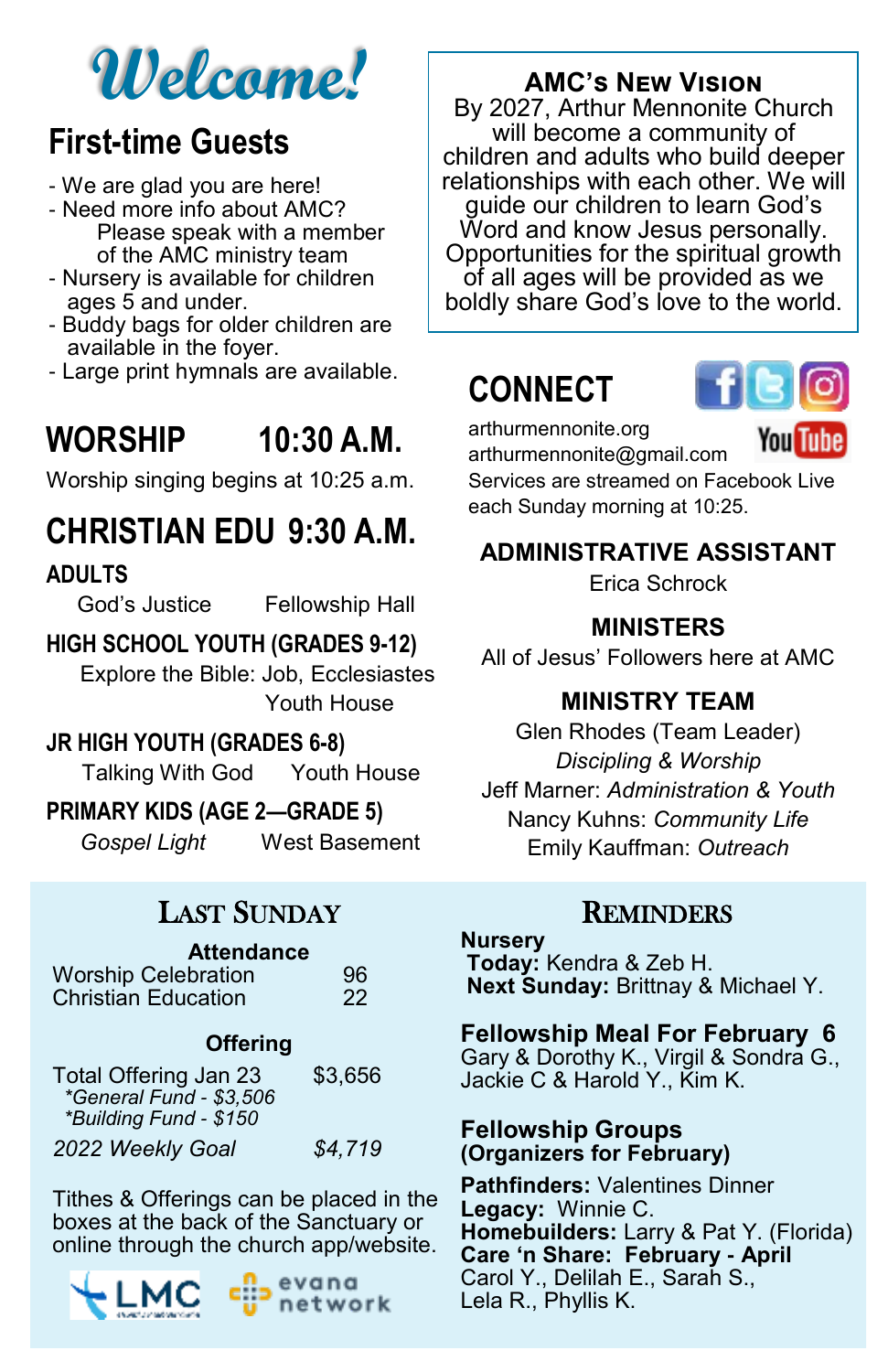#### **CONGREGATIONAL ANNOUNCEMENTS**

#### **Outreach Opportunity**

 The AMC Outreach Commission is considering whether to partner with



Samaritan's Purse Ministries to aid in the resettlement of Afghanistan refugees in this area. As sponsors of a family, we would help the family with housing, transportation, education, public services, cultural adaptation and employment. If you are interested in helping with this endeavor or if you have concerns, please talk to Emily Kauffman or Jenni Marner. They will be sharing about this during worship this morning and a short meeting will be held in the fellowship hall after worship today to answer questions & and get feedback from others.

#### **Fellowship Meal Next Sunday**

Next Sunday will be our February First Sunday Fellowship Meal. Bring a dish to share next week and stay after worship for great food and fellowship.

#### **Relief Sale Check**

The church recently received a check for \$2,225 from the Arthur Mennonite Relief Sale. Each year the Relief Sale gives a certain amount of proceeds to help local churches and organizations meet various needs. This check went into the AMC Outreach & Missions Fund.

#### **BIRTHDAYS & ANNIVERSARIES**

#### **Birthdays This Week**

Harold Yoder Monday<br>Addison Yoder Wednesday Deb Miller Saturday Emily Kauffman Saturday

Wednesday

**No Anniversaries This Week**

### **YOUTH**

#### **Junior High**

Christian Ed at Youth House 9:30am Next Meeting: Feb. 6 3-5pm

#### **High School**

Christian Ed at Youth House 9:30am HS Youth Tonight 7:00pm

#### **Youth Super Bowl Subs**

There's still time to order Super Bowl Subs from the AMC Youth Group. The subs are \$7 this year and will be ready for pick up on Sunday, Feb.13 after worship. You can order from any of the youth. They will be in the foyer again this morning. All orders are due by Feb. 6.

#### **One Winters Night**

Kim Kauffman will be sleeping in a box again this year on Feb. 4 to bring attention to the plight of the homeless in Champaign and raise money to help them. Kim and her team are aiming to raise \$1,000. See Kim if you can help.

#### **New Life Group Starting**

Beginning in Feb., Cory & Emily Kauffman will be leading a 5-session small group on marriage. Vertical Marriage will guide us through the "one secret that will change your marriage." Newly married or young in marriage, the authors walk us through material that is

straight forward, honest, and fun. Sign up in the foyer soon if you are



interested. See Emily with any questions.

#### **Invitation**

**TODAY** 

If you have donated desserts or helped with the Methodist Community Meals in any way over the past 13 years you are invited to an appreciation dinner at 6:00 pm on February 7 at the Methodist Church fellowship hall. See Vera Yoder with any questions.

### **EVENTS**

| TODAY<br>Christian Ed. Classes        | 9:30am             |
|---------------------------------------|--------------------|
| Worship                               | 10:25am            |
| <b>HS Youth</b>                       | 7:00 <sub>pm</sub> |
| Tuesday                               |                    |
| Relief Sale Comm. Meeting             | $7:00$ pm          |
| Thursday                              |                    |
| Marriage Life Group at Millers 6:30pm |                    |
| <b>Next Sunday</b>                    |                    |
| Christian Ed. Classes                 | $9:30$ am          |
| Worship                               | 10:25am            |
| <b>Fellowship Meal</b>                | 11:45am            |
| <b>JH Youth</b>                       | $3-5pm$            |
| <b>HS Youth</b>                       | $7:00$ pm          |